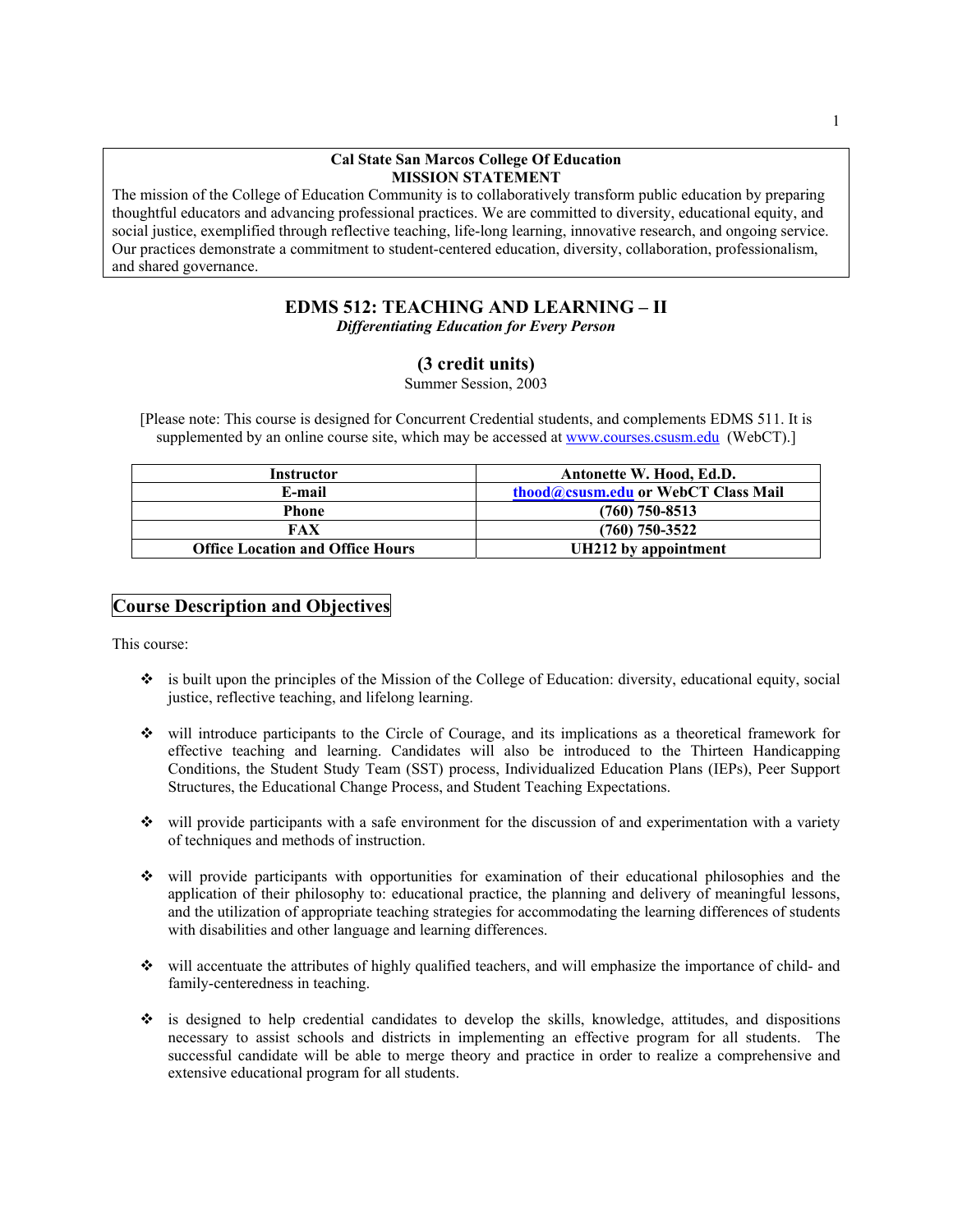## **Course Themes**

#### **This course will focus on:**

#### **I. California Standards for the Teaching Profession**

- Assessing Student Learning
- Engaging and Supporting Students in Learning
- ❖ Planning Instruction and Designing Learning Experiences
- Creating and Maintaining Effective Environments for Student Learning

### **II. Fundamental Areas of Teaching**

**1. Purpose for Teaching:** Participants will develop and refine their own philosophy of teaching grounded in theory, research, and practice.

**2. Reflective Practitioners:** Participants will become active learners who continuously research, assess, apply and refine knowledge throughout their careers.

**3. Professional Knowledge:** Participants will increase their understanding of the principles of learning, curriculum, instruction and assessment as well as demonstrate application of this knowledge in the effective development of learning opportunities for all students.

**4. Student Focus:** Participants will work equitably and effectively with all students by respecting the diversity of ethnicity, race, gender and distinctive characteristics of each individual.

**5. Teaching as a Profession:** Participants will exhibit appreciation and practice of the principles, ethics and responsibilities of the profession.

**6. Collaborative Relationships:** Participants will collaborate and create partnerships with colleagues, students, parents, businesses and community agencies.

## **California Teaching Performance Expectations: "The TPEs"**

The following TPE's are addressed in this course:

| <b>TPE</b>       | <b>Description</b>                                                                    | <b>Course Assignment or Activity</b>     |
|------------------|---------------------------------------------------------------------------------------|------------------------------------------|
| TPE <sub>2</sub> | Monitoring Student Learning During Instruction                                        | <b>SST</b>                               |
| TPE <sub>3</sub> | Interpretation and Use of Assessments                                                 | <b>SST</b>                               |
| TPE <sub>4</sub> | Making Content Accessible                                                             | Matrix, SST, IEP, FCP                    |
| TPE <sub>5</sub> | Ensure the Active and Equitable Engagement of<br>All Students in the Learning Process | Philosophy Revision, Action Plan         |
| TPE 6a-b         | Developmentally Appropriate Practices in the<br><b>Elementary Grades</b>              | Matrix, SST, IEP, FCP                    |
| TPE 6d           | Developmentally Appropriate Practices for<br>Special Education                        | Matrix, SST, IEP, FCP                    |
| TPE <sub>7</sub> | Teaching English Language Learners                                                    | Mission, SST                             |
| TPE 8            | Learning about Students                                                               | Matrix, SST, IEP, FCP                    |
| TPE <sub>9</sub> | <b>Instructional Planning</b>                                                         | <b>SST</b>                               |
| <b>TPE 10</b>    | <b>Instructional Time</b>                                                             | SST, FCP                                 |
| <b>TPE 11</b>    | Social Environment                                                                    | SST, Circle of Courage, FCP              |
| <b>TPE 12</b>    | Professional, Legal, and Ethical Obligation                                           | IEP, SST, FCP, Matrix                    |
| <b>TPE 13</b>    | Professional Growth                                                                   | Action Plan, Philosophy Revision         |
| <b>TPE 14</b>    | <b>Educational Technology</b>                                                         | <b>Interactive Online Activities</b>     |
| <b>TPE 15</b>    | Social Justice and Equity                                                             | Mission, Course Activities & Assignments |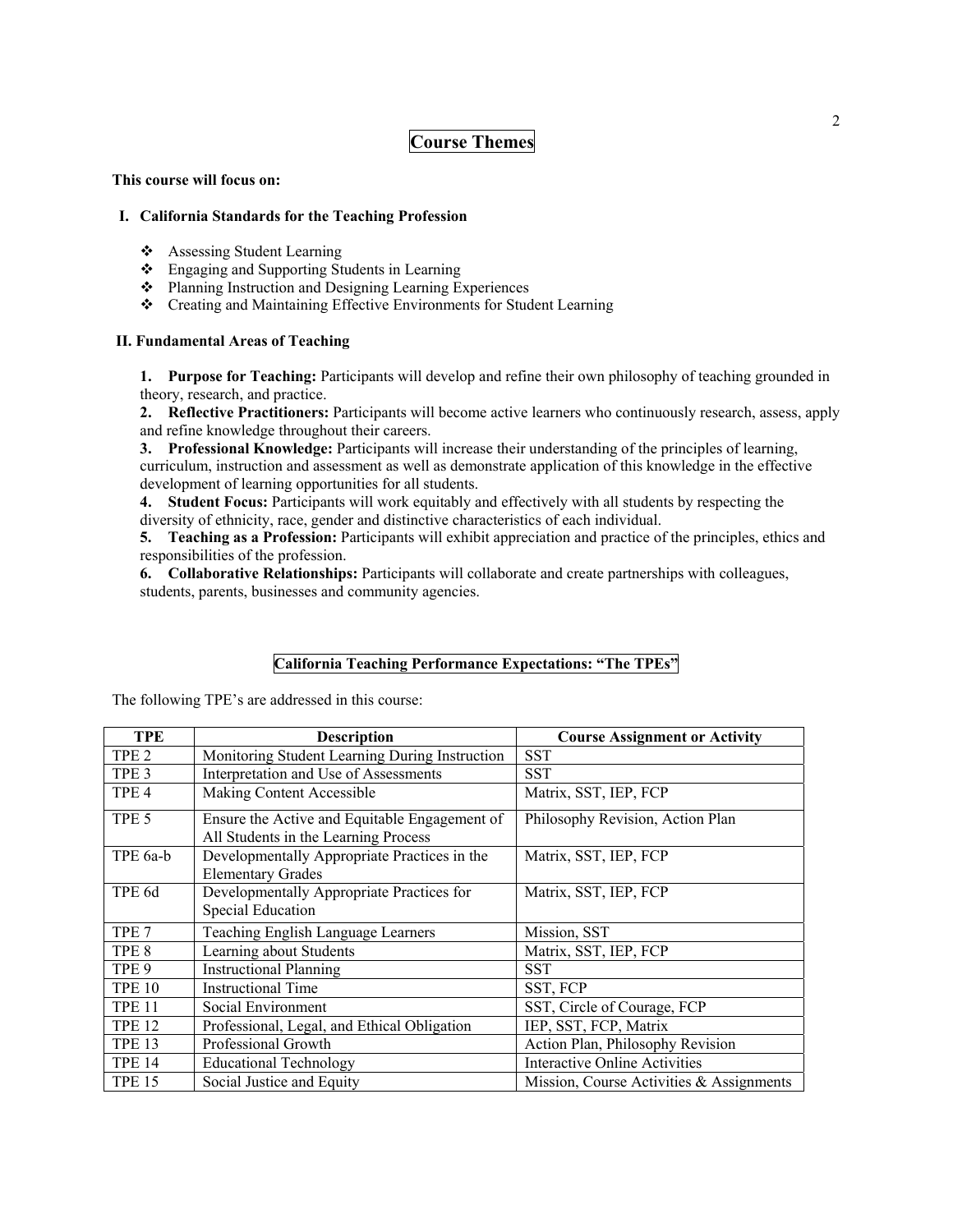### **WHAT DO I NEED FOR CLASS?**

Choate, J. S. (2000). *Successful inclusive teaching: (3rd ed.).* Needham Heights, MA: Allyn and Bacon. (C)

Villa, R. and Thousand, J. (1995). *Creating an inclusive school*. Alexandria, VA: Association for Supervision and Curriculum Development. (VT) [Note: Students who took EDUC 350 may already have this text.)

Thousand, J., Villa, R., & Nevin, A. (2002). *Creativity & Collaborative Learning: The practical guide for empowering students, teachers, and administrator*s (2nd ed.). Baltimore: Paul H. Brookes. (VTN)

A three-ring binder (@ 2"-3") separated into 16 sections in which to organize and collect artifacts from your program that represent evidence of your attainment of the California Teacher Performance Expectations (TPEs).

#### **Infused Competencies**

#### **Authorization to Teach English Learners Senate Bill (SB) 2042**

This credential program has been specifically designed to prepare teachers for the diversity of languages often encountered in California public school classrooms. The authorization to teach English learners is met through the infusion of content and experiences within the credential program, as well as additional coursework. Students successfully completing this program receive a credential with authorization to teach English learners. See "Authorization to Teach English Learners Competencies."

(Approved by CCTC in SB 2042 Program Standards, August 02)

#### **Special Education**

Consistent with the intent to offer a seamless teaching credential in the College of Education, this course will demonstrate the collaborative infusion of special education competencies that reflect inclusive educational practices.

#### **Technology**

This course infuses technology competencies to prepare our candidates to use technologies, emphasizing their use in both teaching practice and student learning. Candidates are expected to use technology as part of their professional practice, as well as to research the topics discussed in this course.

#### **Accommodation for Disabilities**

Students requiring reasonable accommodations need to contact Disabled Student Services in order to make the necessary arrangements. This organization is located in Craven Hall, room 5025a, and can be reached by telephone at (760) 750-4905 or (760) 750-4909 (TDD users).

#### **COE Attendance Policy**

Due to the dynamic and interactive nature of courses in the College of Education, all students are expected to attend all classes and participate actively. At a minimum, students must attend more than 80% of class time, or s/he **may not receive a passing grade** for the course at the discretion of the instructor. Individual instructors may adopt more stringent attendance requirements. Should the student have extenuating circumstances, s/he should contact the instructor as soon as possible.

#### **WebCT Online Course Supplement Attendance and Participation**

Please note that this course is supplemented by online components (WebCT). Participants are required to access portions of the course using WebCT, and they are required to participate in online discussions and class activities there. This requirement is included in the attendance and participation grade in this course.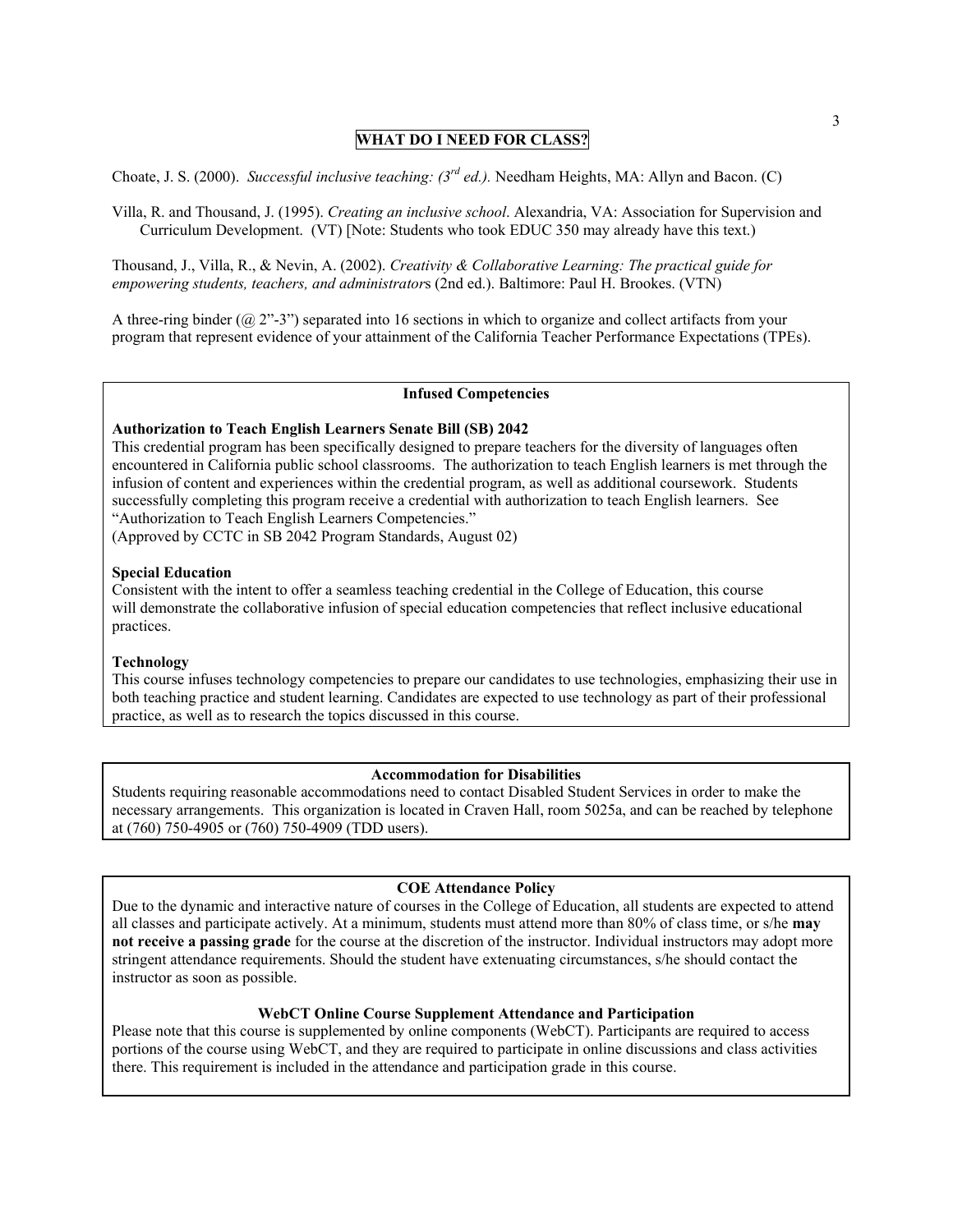| PART 1:                                                                                                                | PART 2:                                                                                                                        | PART 3:                                                                                              |
|------------------------------------------------------------------------------------------------------------------------|--------------------------------------------------------------------------------------------------------------------------------|------------------------------------------------------------------------------------------------------|
| <b>LANGUAGE STRUCTURE</b>                                                                                              | <b>METHODOLOGY OF BILINGUAL,</b><br><b>ENGLISH LANGUAGE</b>                                                                    | <b>CULTURE AND</b><br><b>CULTURAL DIVERSITY</b>                                                      |
| AND FIRST-AND SECOND-                                                                                                  | DEVELOPMENT,                                                                                                                   |                                                                                                      |
| <b>LANGUAGE</b>                                                                                                        | AND CONTENT INSTRUCTION                                                                                                        |                                                                                                      |
| <b>DEVELOPMENT</b>                                                                                                     |                                                                                                                                |                                                                                                      |
| I. Language Structure and Use:<br><b>Universals and Differences</b><br>(including the structure of English)            | I. Theories and Methods of Bilingual I. The Nature of Culture<br><b>Education</b>                                              |                                                                                                      |
| A. The sound systems of language<br>(phonology)                                                                        | A. Foundations                                                                                                                 | A. Definitions of culture                                                                            |
| B. Word formation (morphology)                                                                                         | B. Organizational models: What works<br>for whom?                                                                              | B. Perceptions of culture                                                                            |
| C. Syntax                                                                                                              | C. Instructional strategies                                                                                                    | C. Intragroup differences (e.g.,<br>ethnicity, race, generations, and<br>micro-cultures)             |
| D. Word meaning (semantics)                                                                                            | II. Theories and Methods for<br><b>Instruction In and Through English</b>                                                      | D. Physical geography and its<br>effects on culture                                                  |
| E. Language in context                                                                                                 | A. Teacher delivery for both English<br>language development and content<br>instruction                                        | E. Cultural congruence                                                                               |
| F. Written discourse                                                                                                   | B. Approaches with a focus on English<br>language development                                                                  | II. Manifestations of Culture:<br><b>Learning About Students</b>                                     |
| G. Oral discourse                                                                                                      | C. Approaches with a focus on content<br>area instruction (specially designed<br>academic instruction delivered in<br>English) | A. What teachers should learn about<br>their students                                                |
| H. Nonverbal communication                                                                                             | D. Working with paraprofessionals                                                                                              | B. How teachers can learn about<br>their students                                                    |
| II. Theories and Factors in First- and<br><b>Second-Language Development</b><br>A. Historical and current theories and | III. Language and Content Area<br><b>Assessment</b>                                                                            | C. How teachers can use what they<br>learn about their students<br>(culturally- responsive pedagogy) |
| models of language analysis that have<br>implications for second-language<br>development and pedagogy                  | A. Purpose                                                                                                                     | III. Cultural Contact                                                                                |
| B. Psychological factors affecting first- and<br>second-language development                                           | <b>B.</b> Methods                                                                                                              | A. Concepts of cultural contact                                                                      |
| C. Socio-cultural factors affecting first- and<br>second-language development                                          | C. State mandates                                                                                                              | B. Stages of individual cultural<br>contact                                                          |
| D. Pedagogical factors affecting first- and<br>second-language development                                             | D. Limitations of assessment                                                                                                   | C. The dynamics of prejudice                                                                         |
| E. Political factors affecting first- and<br>second-language development                                               | E. Technical concepts                                                                                                          | D. Strategies for conflict resolution                                                                |

**Competencies for the Instruction of English Learners (CLAD)**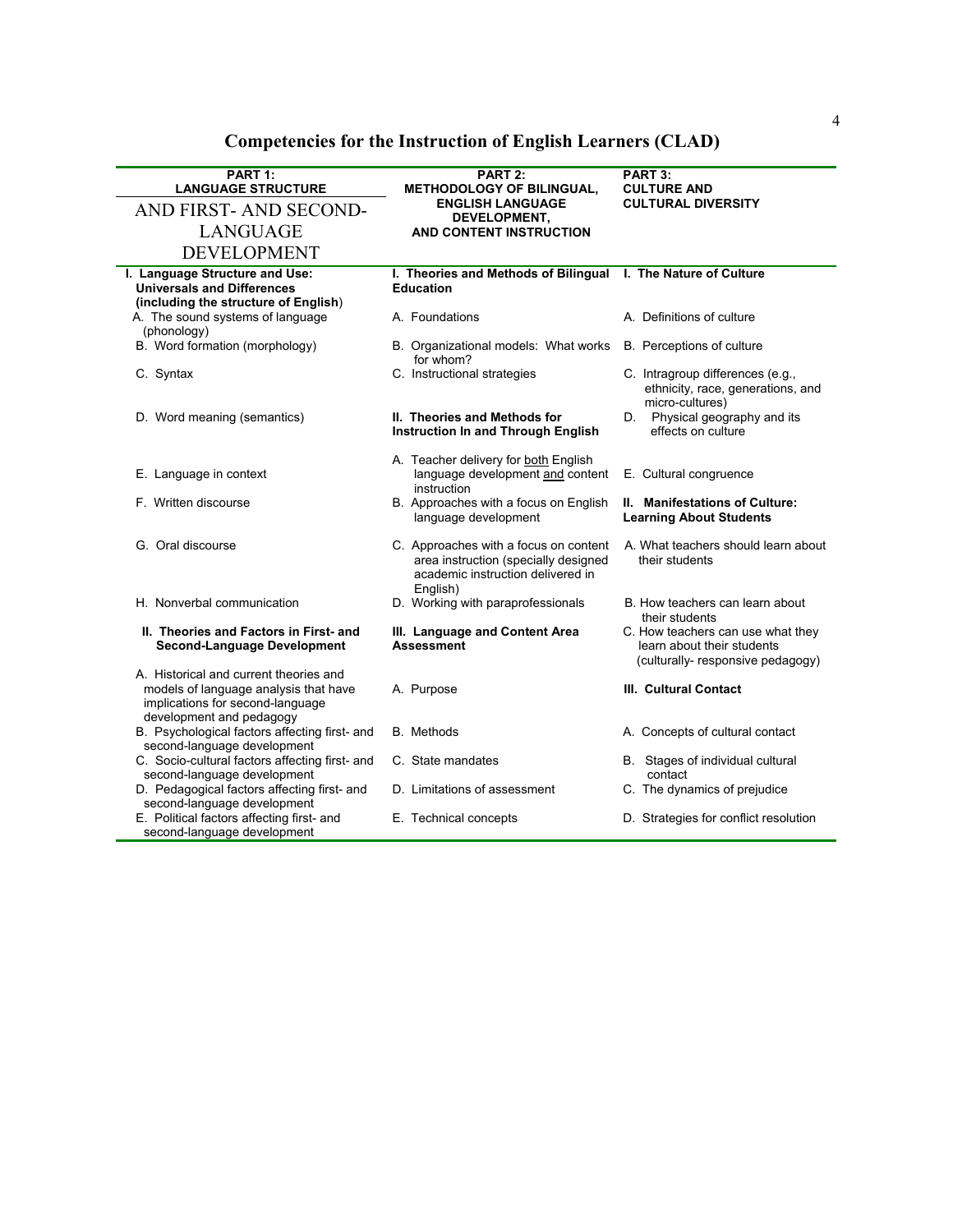# **Assignments**

| <b>Assignment</b>                                 | <b>TPEs</b>               | <b>Point Value</b> |
|---------------------------------------------------|---------------------------|--------------------|
| Attendance and Course Participation               | 12, 13                    | 15                 |
| Mission Statement Responses (4)                   | $2 - 15$                  | 4                  |
| Circle of Courage Belief Statements               | $2 - 15$                  | 5                  |
| The Matrix: 13 Handicapping Conditions            | 1, 2, 4, 6, 9, 10, 14, 15 | 15                 |
| Student Study Team Presentation & Mentoring       | $1-13; 15$                | 15                 |
| Peer Support Structures                           | $2-11; 15$                | 5                  |
| Family Centered Perspective Presentation & Report | $1-13; 15$                | 10                 |
| Personal Credo                                    | 12, 13                    | 6                  |
| Revised Philosophy of Education w/ Action Plan    | 12, 13                    | 10                 |
| Peer Evaluation                                   | 2, 3, 8, 9, 13            | 5                  |
| WebCT Communication                               | $1 - 16$                  | 10                 |

*Specific descriptions and criteria for all assignments will be provided in the online course supplement (WebCT)***.** 

# **Professional and Administrative Requirements**

Attend and participate in all class sessions, be on time, stay for the entire session, and contact the instructor and a classmate when you must miss all or part of class.

Missed classes are absences, and can't be made up. One summer session day is the equivalent of 2 classes.

*Always* use "person-first" language (e.g., use "student with autism" rather than "autistic student").

Word process and keep copies of all written work (for potential use as professional portfolio entries).

For full credit, assignments are due on or before the date indicated on the syllabus.

Demonstrate positive interpersonal skills with classmates and guests.

Any time you have questions or concerns, please contact your instructor immediately.

## **Activities And Methods for Realizing and Evaluating Course Objectives**

| <b>Activities and Methods for Realizing Course Objectives</b> | <b>Activities/Methods for Evaluating Attainment of Objectives</b> |
|---------------------------------------------------------------|-------------------------------------------------------------------|
| class dynamics                                                | attendance/punctuality                                            |
| group work                                                    | person-first language use in all discussion and written work      |
| lectures                                                      | collaborative activities                                          |
| readings                                                      | quality of projects $\&$ presentations                            |
| guest speakers                                                | timely assignment completion                                      |
| videos                                                        | demonstration of positive interpersonal skills and dispositions   |
| class discussions                                             | written reports and reflections                                   |
| peer mentoring                                                | online activities                                                 |
| online course supplement $\&$ interactive technology use      | class dynamics                                                    |
| demonstrations & simulations                                  | peer support                                                      |
| learning community development                                | participation and professionalism                                 |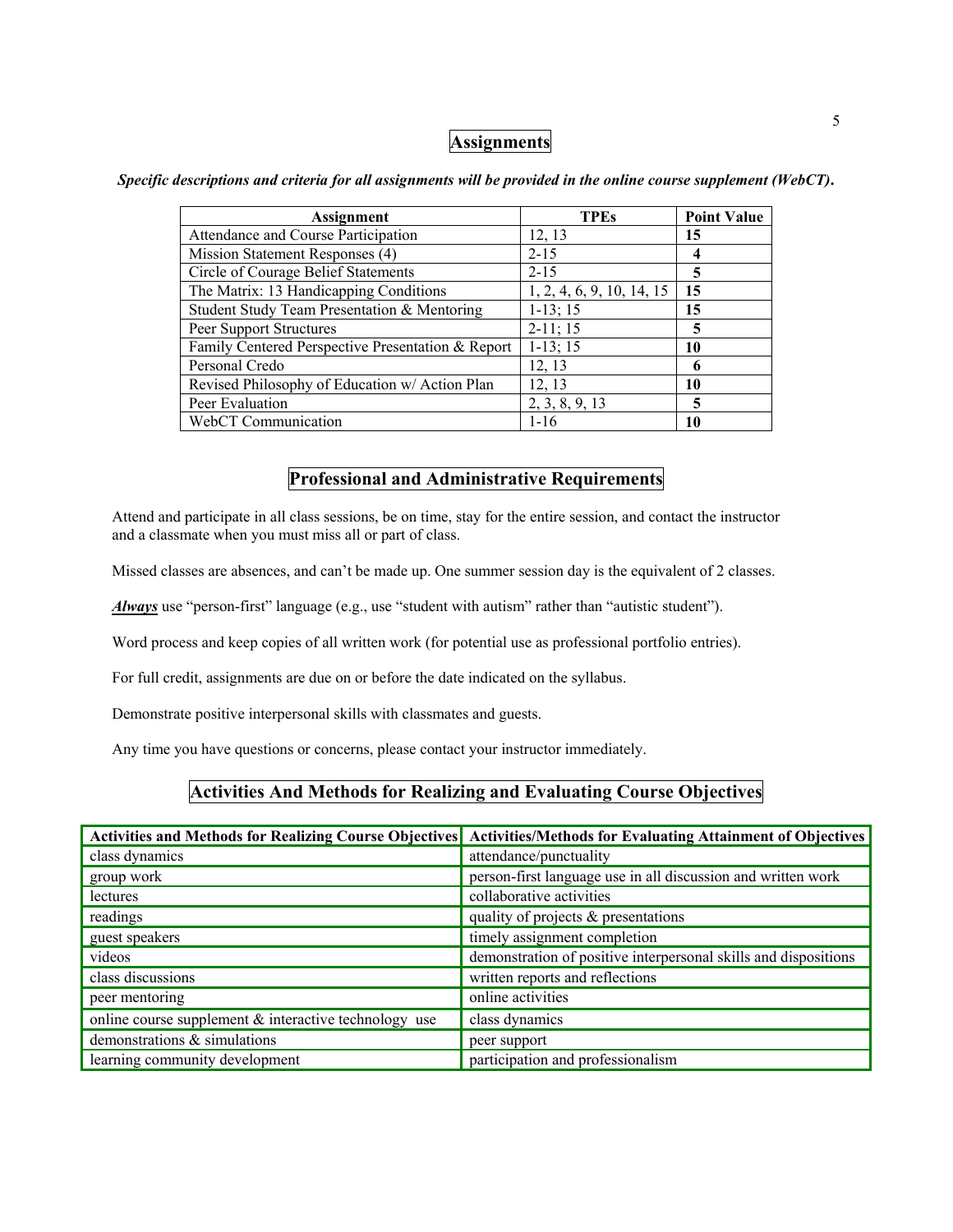# **Grading Rubric for EDMS 512**

### **"A" students:**

- 1. perform at the highest level, showing sustained excellence in meeting all course objectives and requirements and exhibiting an unusual degree of intellectual initiative.
- 2. demonstrate serious commitment to their learning, making full use of the learning opportunities available to them and searching out the implications of their learning for future use.
- 3. complete ALL major assignments thoroughly, thoughtfully, and professionally, receiving 3.5 4 average on all assignments.
- 4. make insightful connections between all assignments and their developing overall understanding of teaching and learning; they continually question and examine assumptions in a genuine spirit of inquiry.
- 5. show high level achievement of or progress toward course goals.
- 6. always collaborate with their colleagues in professional and productive ways, working with integrity to enhance each participant's learning .
- 7. consistently complete all class preparation work and are ready to engage in thoughtful discourse.
- 8. demonstrate responsibility to meeting attendance requirements (see syllabus).

### **"B" - "C+" students:**

- 1. perform at a high or adequate level, adequately or consistently and effectively meeting course objectives and requirements.
- 2. comply with the course requirements and expectations.
- 3. complete ALL major assignments, usually thoroughly, thoughtfully, and professionally, receiving 2.6 –3.5 on assignments.
- 4. usually connect assignments to their developing overall understanding of teaching and learning; may be satisfied with "accepting" their learning as it's "received" without examining, very deeply, their and others' assumptions or seeking a deeper understanding of the implications.
- 5. show reasonable achievement of or progress toward course goals.
- 6. generally collaborate with their colleagues in professional and productive ways, enhancing each participant's learning.
- 7. complete most class preparation work and are ready to engage in thoughtful discourse
- 8. demonstrate responsibility to meeting the attendance requirements (see syllabus).

#### Less than "C+" students:

- 1. perform at less than an adequate level, insufficiently meeting the basic course objectives and requirements.
- 2. demonstrate an inconsistent level of compliance to course requirements and expectations.
- 3. complete some assignments OR fail to complete one major assignment, but with limited thoroughness, thoughtfulness, and/or professionalism, receiving  $0 - 2.5$  average on all assignments.
- 4. make limited connections between assignments and their developing overall understanding of teaching and learning; may not be open to examining assumptions or implications.
- 5. attempt but show limited progress in achieving course goals.
- 6. collaborate with their colleagues in ways that are not always professional or productive; participant's may be distracted from learning.
- 7. complete some class preparation work and are generally under-prepared to engage in thoughtful discourse
- 8. meet the minimum attendance requirements (see below).

**Students with less than a "C+"** fail to meet the minimum requirements of a course in the teacher credential preparation program.